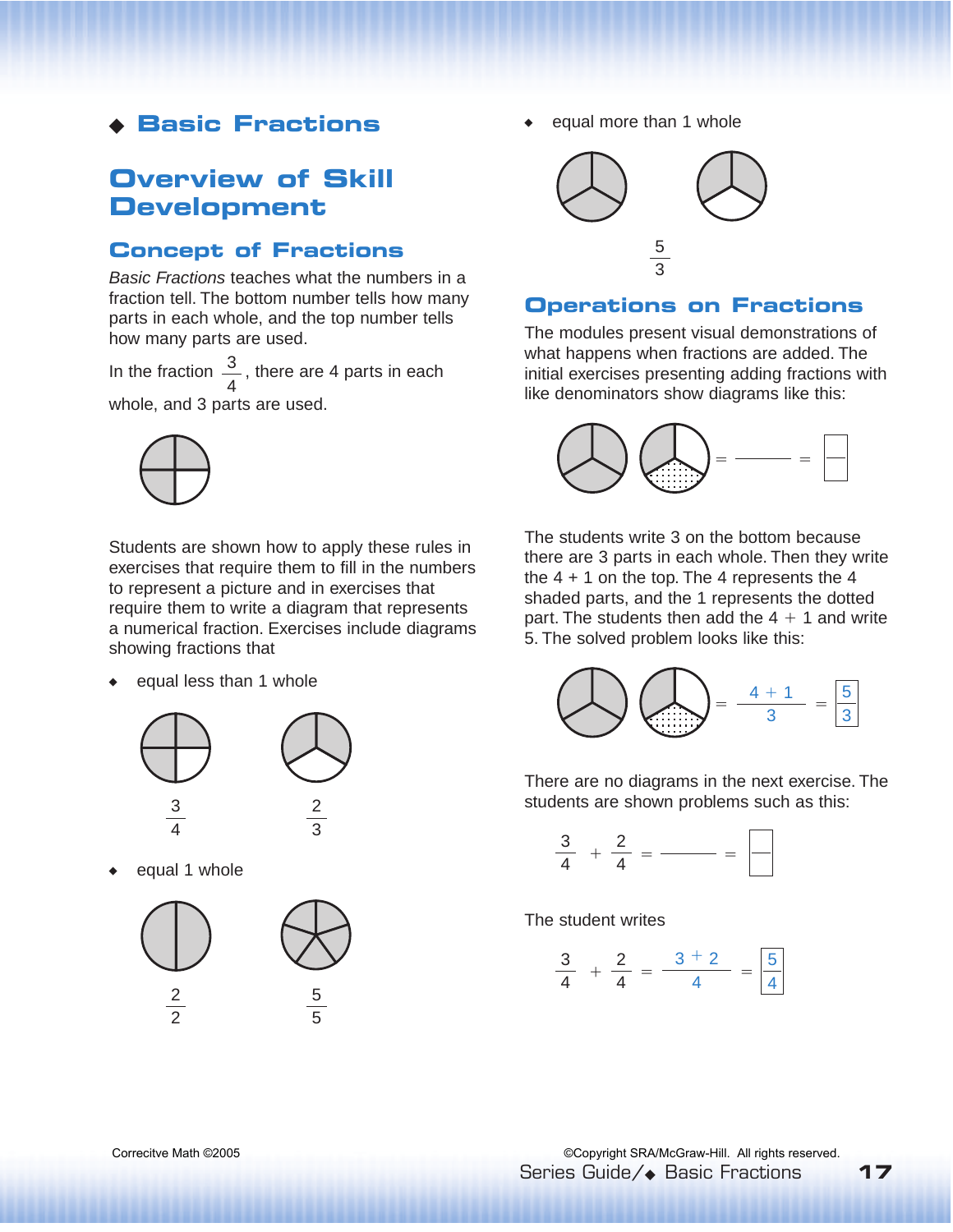Worksheet exercises include several addition and subtraction problems with like denominators and some problems with unlike denominators. In Basic Fractions, students simply cross out the problems with unlike denominators because they cannot add or subtract when the fractions do not have the same number of parts in each whole. Addition and subtraction of fractions with unlike denominators are taught in Fractions. Decimals, and Percents.

After students have had a great deal of practice adding and subtracting fractions, problems requiring multiplication are introduced. Extensive practice is provided to enable students to master the difference between the procedure to solve multiplication problems (top times top and bottom times bottom) and the procedures used to solve addition and subtraction problems. Delaying the introduction of multiplying fractions until students have practiced adding and subtracting fractions decreases the chances of students becoming confused.

| 4<br>5              | 3<br>4              |  |
|---------------------|---------------------|--|
| 4<br>$\overline{5}$ | 3<br>$\overline{2}$ |  |
| 5                   | $\overline{2}$<br>3 |  |

Then Basic Fractions teaches students how to convert a whole number to a fraction by writing a denominator of 1. You make 9 into a fraction by writing 9 over 1:

#### 9 1

This critical component skill is practiced before problems that require multiplying a whole number and a fraction are presented. When this type of problem is presented, students are taught to convert the whole number to a fraction and then to multiply top times top and bottom times bottom. This example is from Lesson 27.

## **EXERCISE 2 Multiplication**  a. (Write on the board:)  $\times \frac{5}{7} = - \frac{2}{3} \times 8 =$ b. (Point to the 3 in  $\frac{3 \times 5}{7}$ ) **•** Let's change the number into a fraction so that we can multiply. Tell me how to write this number as a fraction. (Signal.) 3 over 1. • (Change 3 to  $\frac{3}{2}$  .) **•** Now we can multiply. What's the answer for the top? (Signal.) 15. **•** (Write to show:)  $\times$   $\frac{5}{7}$  =  $\frac{15}{7}$ **•** What's the answer for the bottom? (Signal.) 7. **•** (Write to show:)  $\times$   $\frac{5}{7}$  =  $\frac{15}{7}$ **•** What's the answer to the problem? (Signal.) 15 sevenths. 7 5 7 3 1 7 3 1 1 7 3 3 5 7 3

#### **Parts and Wholes**

Basic Fractions teaches students the difference between parts of a whole and an entire whole. In early lessons, diagrams show fractions representing several wholes.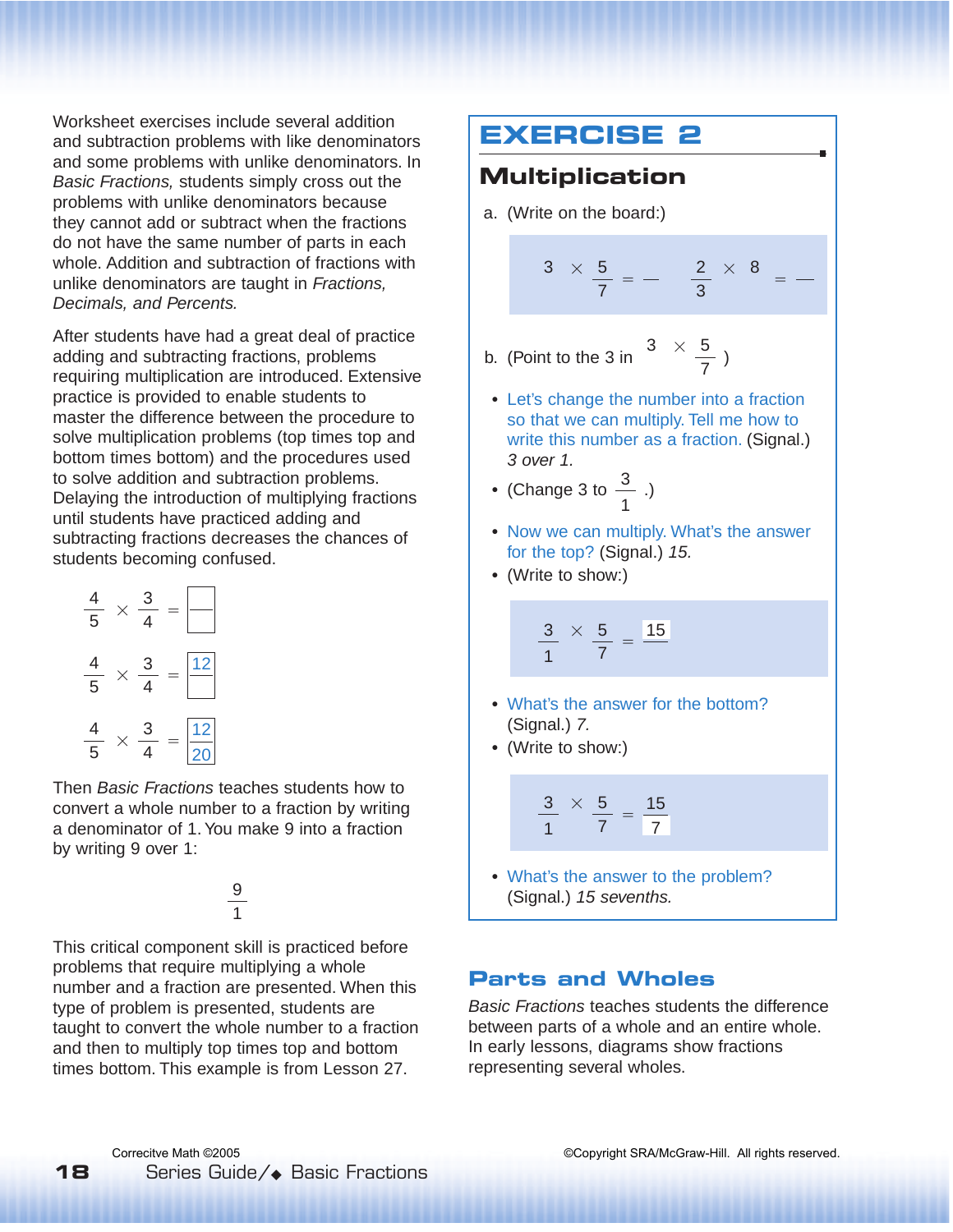

Later, students learn to tell how many wholes a fraction equals by determining how many times bigger the top number is than the bottom number of a fraction. If the top number is 2 times bigger, the fraction equals 2 wholes. If the top number is 6 times bigger, the fraction equals 6 wholes. The following is part of an exercise from Lesson 42.

# **EXERCISE 3**

### **Fractions to Wholes**

- a. (Write on the board:)
- ★

| 12<br>4 | 15<br>3 | 20<br>2 |
|---------|---------|---------|
| 30      | 20      |         |
| 5       | 4       |         |

- b. These fractions are the same as numbers. We're going to figure out the amount that each fraction equals.
- Here's a rule about fractions: A fraction equals 2 wholes when the top is 2 times bigger than the bottom.
- A fraction equals 5 wholes when the top is 5 times bigger than the bottom.
- A fraction equals 6 wholes when the top is 6 times bigger than the bottom.
- c. When does a fraction equal 3 wholes? (Signal.) When the top is 3 times bigger than the bottom.
- When does a fraction equal 9 wholes? (Signal.) When the top is 9 times bigger than the bottom.
- When does a fraction equal 7 wholes? (Signal.) When the top is 7 times bigger than the bottom.

d. (Point to  $\frac{12}{4}$ .) 4

- Let's figure out the number that this fraction equals. What's the bottom number? (Signal.) 4.
- Tell me how many times bigger than 4 is the top. Get ready. (Signal.) 3.

#### **To Correct** ▲

• (If the student has been taught to multiply by "count-bys," say:) Figure out how many times you would count by 4 to reach 12. (Pause.) What's the answer? (Signal.) 3. ◀

#### **To Correct** ▲

- (If the student knows any other forms of multiplication, say:) Tell me 4 times how many equals 12. (Pause.) What's the answer? (Signal.) 3. ◀
- e. The top is 3 times bigger than the bottom. So how many wholes does the fraction equal? (Signal.) 3.
- Yes, it equals 3 wholes.
- (Write to show:)



### **Mixed Numbers**

Converting mixed numbers to fractions is introduced after students have learned and practiced finding the number of wholes in a fraction. To convert a mixed number to a fraction, the students learn first to write the fractional equivalent of the whole number and then to add the number of parts in the remaining whole. This example is from Lesson 45.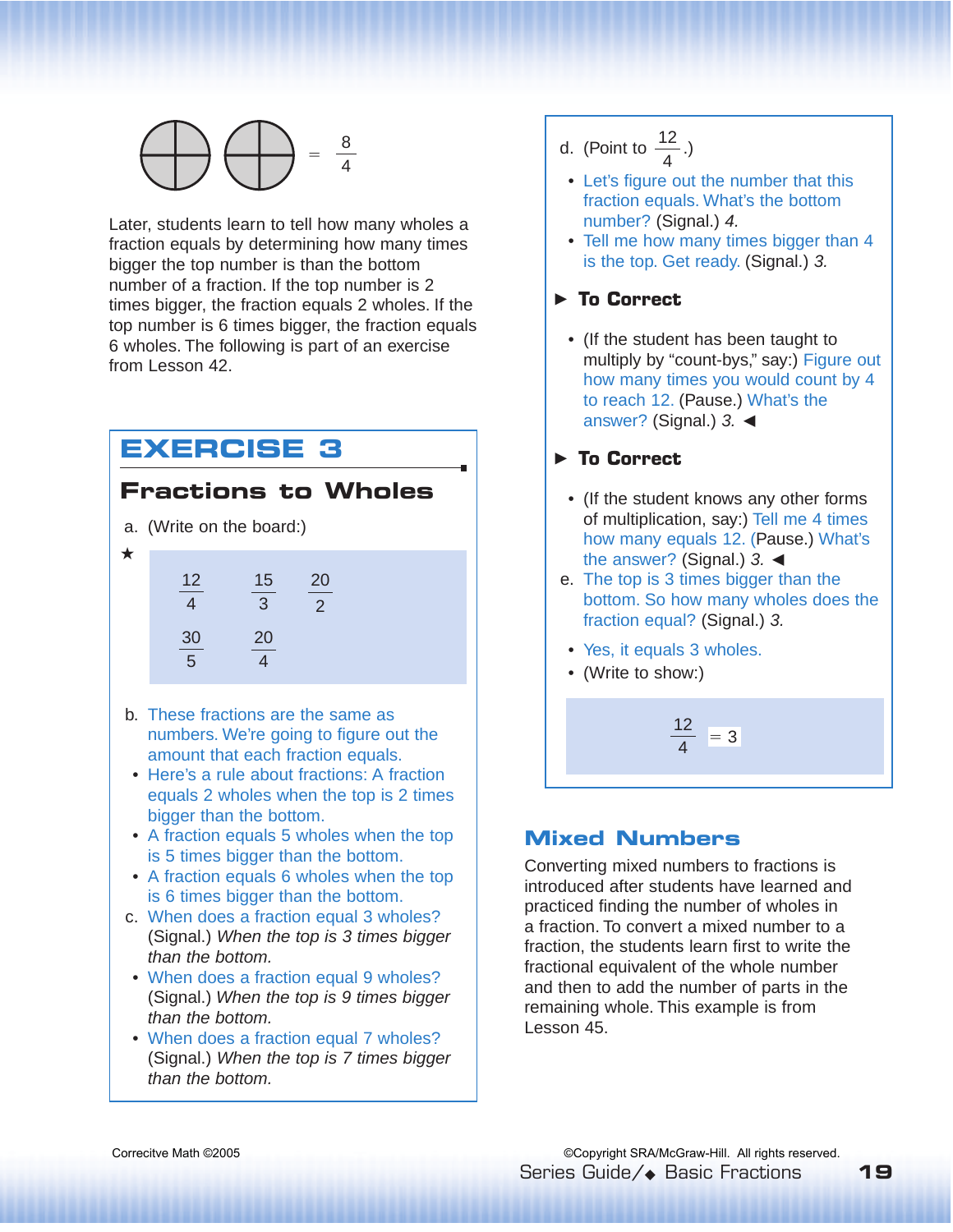# **EXERCISE 4**

## **Expanding Fractions**

a. (Write on the board:)

 $2\frac{1}{2}$  = 3

- b. We're going to change this mixed number into a fraction.
- (Point to the  $\overline{z}$ .) 3
- The bottom number of the fraction tells us that we will have 3 parts in each whole. So I write a 3.
- (Write to show:)



- (Touch the 2.)
- How many wholes do we have? (Signal.) 2.
- A fraction equals 2 wholes when the top is 2 times bigger than the bottom. What's the bottom of the fraction we're writing? (Signal.) 3.
- The top must be 2 times bigger than 3. Tell me that number for the top. Get ready. (Signal.) 6.
- (Write to show:)

$$
2\frac{1}{3}=\frac{6}{3}
$$

• We used the 2 wholes.

• (Touch the  $\frac{1}{n}$ .)

• How many parts are left? (Signal.) 1.

• (Write to show:)

$$
2\frac{1}{3} = \frac{6+1}{3}
$$

- We have 6 plus one parts. How many parts do we have altogether? (Signal.) 7.
- (Write to show:)

$$
2\frac{1}{3} = \frac{6+1}{3} = \frac{7}{3}
$$

- How many parts are in each whole? (Signal.) 3.
- (Write to show:)

$$
2\frac{1}{3}=\frac{6+1}{3}=\frac{7}{3}
$$

• What fraction does 2 and one third equal? (Signal.) 7 thirds.

#### **Equivalent Fractions**

Students learn that equivalent fractions are created by multiplying a fraction by another fraction that equals 1. Two component skills exercises prepare students for equivalent fraction exercises.

The first component skill teaches students to identify fractions that equal 1 whole: A fraction equals 1 whole when you use the same number of parts that are in each whole.

$$
\frac{4}{4} = \frac{7}{7} = \frac{9}{9} = 1
$$

The second component skill teaches the concept that when you multiply by 1, you start and end with equal amounts.

$$
\frac{3}{5} \times 1 = \frac{3}{5}
$$